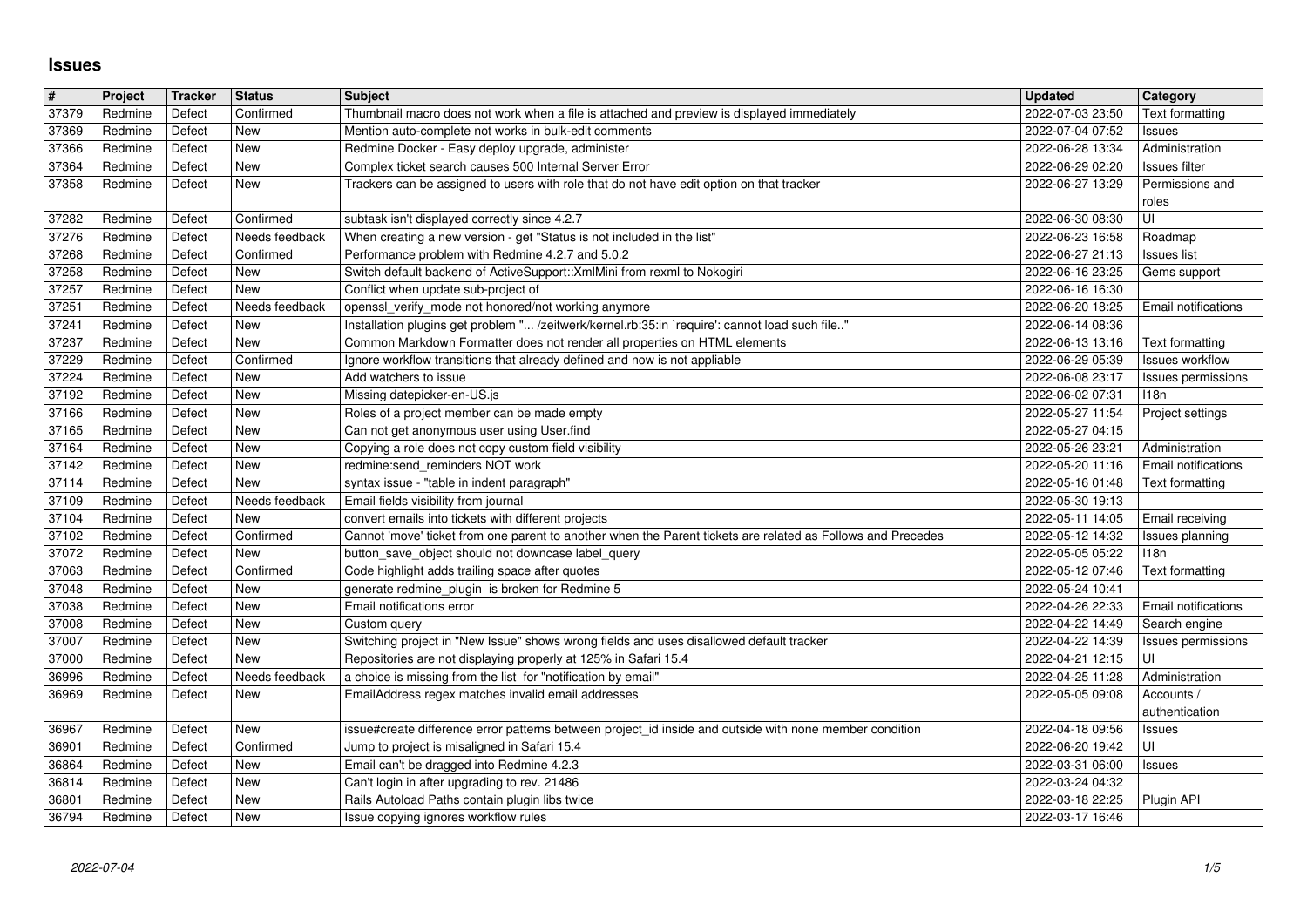| $\overline{\mathbf{r}}$<br>36772 | Project<br>Redmine | Tracker<br>Defect | Status<br>Needs feedback | <b>Subject</b>                                                                                                                                                                 | <b>Updated</b><br>2022-04-26 13:14   | Category<br>Permissions and           |
|----------------------------------|--------------------|-------------------|--------------------------|--------------------------------------------------------------------------------------------------------------------------------------------------------------------------------|--------------------------------------|---------------------------------------|
|                                  |                    |                   |                          | Private notes are visible for users when the option isn't activated                                                                                                            |                                      | roles                                 |
| 36735<br>36719                   | Redmine<br>Redmine | Defect<br>Defect  | New<br>New               | Realitons error<br>Projects page doesn't show project summary correctly if it contains a table                                                                                 | 2022-03-07 12:00<br>2022-02-28 17:55 | Issues<br>Projects                    |
| 36700                            | Redmine            | Defect            | New                      | redmine:email:receive_imap truncate body email                                                                                                                                 | 2022-02-24 15:59                     | Email receiving                       |
| 36634<br>36583                   | Redmine<br>Redmine | Defect<br>Defect  | New<br>New               | Usability: change "are you sure" texts.<br>Navigate directly to My Page from SSO authentication avoiding redmine login                                                         | 2022-02-14 12:36<br>2022-02-07 12:19 | UI<br>OpenID                          |
| 36581                            | Redmine            | Defect            | New                      | Clicking the "New repository" button causes a 404 error                                                                                                                        | 2022-03-13 08:54                     | <b>SCM</b>                            |
| 36574<br>36542                   | Redmine<br>Redmine | Defect<br>Defect  | New<br>New               | context-menu on task<br>projects.xml API doens't include closed projects since redmine v4.1                                                                                    | 2022-02-24 13:53<br>2022-02-10 10:14 | UI<br><b>REST API</b>                 |
| 36515<br>36452                   | Redmine<br>Redmine | Defect<br>Defect  | New<br>Confirmed         | Images with absolute Path / URL not exported to PDF<br>Infinite loop on PDF export if image included with attributes                                                           | 2022-03-02 23:53<br>2022-01-20 01:26 | PDF export<br>PDF export              |
| 36444                            | Redmine            | Defect            | New                      | Validation error message when no trackers are assigned to a project is confusing                                                                                               | 2022-01-18 08:11                     | Email receiving                       |
| 36395<br>36368                   | Redmine<br>Redmine | Defect<br>Defect  | New<br>New               | Mailer.with_synched_deliveries is not thread-safe<br>show in assignable user when he/she is not member of that project                                                         | 2022-01-06 17:12<br>2021-12-30 13:11 | Email notifications<br><b>Issues</b>  |
| 36365                            | Redmine            | Defect            | New                      | centos8 00 redmine0000000000 webhook,000000000000000                                                                                                                           | 2021-12-29 10:00                     | Hook requests                         |
| 36349<br>36335                   | Redmine<br>Redmine | Defect<br>Defect  | New<br>New               | Problem with adding peopel to existing tasks<br>Error when editing workflow with large number of statuses                                                                      | 2022-01-25 11:52<br>2021-12-19 15:50 | Issues permissions<br>Issues workflow |
| 36291<br>36278                   | Redmine<br>Redmine | Defect<br>Defect  | New<br>New               | Issue done ratio is not updated after closing duplicate issue<br>Required field does not marked as required when user has multiple roles with different rules                  | 2021-12-22 13:35<br>2021-12-13 10:46 | Issues<br><b>Issues workflow</b>      |
| 36273                            | Redmine            | Defect            | New                      | Modifying the source code of the plugin does not reload it in trunk 21295                                                                                                      | 2021-12-02 15:21                     |                                       |
| 36260<br>36245                   | Redmine<br>Redmine | Defect<br>Defect  | New<br>Resolved          | Gantt error<br>ActiveSupport::Reloader.to_prepare not working in trunk 21287                                                                                                   | 2021-11-30 11:55<br>2022-01-06 16:54 | Plugin API                            |
| 36229<br>36223                   | Redmine<br>Redmine | Defect<br>Defect  | New<br>New               | API - Question/Problem<br>Import from csv problems                                                                                                                             | 2021-11-23 23:44<br>2021-11-22 16:55 | Documentation<br>Importers            |
| 36181                            | Redmine            | Defect            | New                      | Time tracking enumeration Activities are duplicated and counted separately in reports                                                                                          | 2021-11-10 22:24                     | Time tracking                         |
| 36177<br>36150                   | Redmine<br>Redmine | Defect<br>Defect  | New<br>New               | Remove spaces at the end of custom-fields names<br>imap mail fetch validation failed: due date is blank                                                                        | 2021-11-09 14:11<br>2021-11-06 19:36 | Custom fields<br>Email receiving      |
| 36126                            | Redmine            | Defect            | Needs feedback           | Attachments REST API includes internal port                                                                                                                                    | 2021-11-09 16:09                     | <b>REST API</b>                       |
| 36059<br>36042                   | Redmine<br>Redmine | Defect<br>Defect  | New<br>New               | Fulltext search in timelog comments<br>Filtering issues by multiple projects in REST API returns a 404                                                                         | 2022-03-13 06:44<br>2021-10-25 22:48 | Search engine<br><b>REST API</b>      |
| 36031<br>36023                   | Redmine<br>Redmine | Defect<br>Defect  | New<br>New               | REST API show wiki page in html format contains wrong links to another wiki project<br>Export project news to pdf (images in description are not showing in exported pdf file) | 2021-10-22 11:08<br>2021-10-21 07:49 | <b>REST API</b><br>News               |
| 36016                            | Redmine            | Defect            | Needs feedback           | Internal error An error occurred on the page you were trying to access                                                                                                         | 2021-10-20 07:04                     | Projects                              |
| 36004<br>35965                   | Redmine<br>Redmine | Defect<br>Defect  | New<br>New               | file sestem reposatory dont list the arabic files<br>REST group api does not work when user is already member of group                                                         | 2021-10-20 12:46<br>2021-10-08 11:33 | <b>SCM</b><br><b>REST API</b>         |
| 35963<br>35927                   | Redmine<br>Redmine | Defect<br>Defect  | New<br>Confirmed         | Redmine: Associated revisions not updating automatically<br>Slow loading of /time_entries/new                                                                                  | 2021-10-07 17:12<br>2021-10-03 07:41 | Issues<br>Time tracking               |
| 35917                            | Redmine            | Defect            | New                      | Bringing redmine projects back from a restored hard drive                                                                                                                      | 2021-09-24 14:31                     | Files                                 |
| 35916<br>35885                   | Redmine<br>Redmine | Defect<br>Defect  | New<br>New               | Time-Entries CSV export is broken<br>the change of routing raw files from repositories not included in the upgrade proces/manual                                               | 2021-10-18 09:40<br>2021-09-24 17:32 | Time tracking                         |
| 35872<br>35860                   | Redmine<br>Redmine | Defect<br>Defect  | New<br>New               | Attendee listbox ordering problem solution<br>Unable to see Custom Fields after migration                                                                                      | 2021-09-14 22:29<br>2021-09-15 15:51 | Issues<br>Custom fields               |
|                                  |                    |                   |                          |                                                                                                                                                                                |                                      |                                       |
|                                  |                    |                   |                          |                                                                                                                                                                                |                                      |                                       |
|                                  |                    |                   |                          |                                                                                                                                                                                |                                      |                                       |
|                                  |                    |                   |                          |                                                                                                                                                                                |                                      |                                       |
|                                  |                    |                   |                          |                                                                                                                                                                                |                                      |                                       |
|                                  |                    |                   |                          |                                                                                                                                                                                |                                      |                                       |
|                                  |                    |                   |                          |                                                                                                                                                                                |                                      |                                       |
|                                  |                    |                   |                          |                                                                                                                                                                                |                                      |                                       |
|                                  |                    |                   |                          |                                                                                                                                                                                |                                      |                                       |
|                                  |                    |                   |                          |                                                                                                                                                                                |                                      |                                       |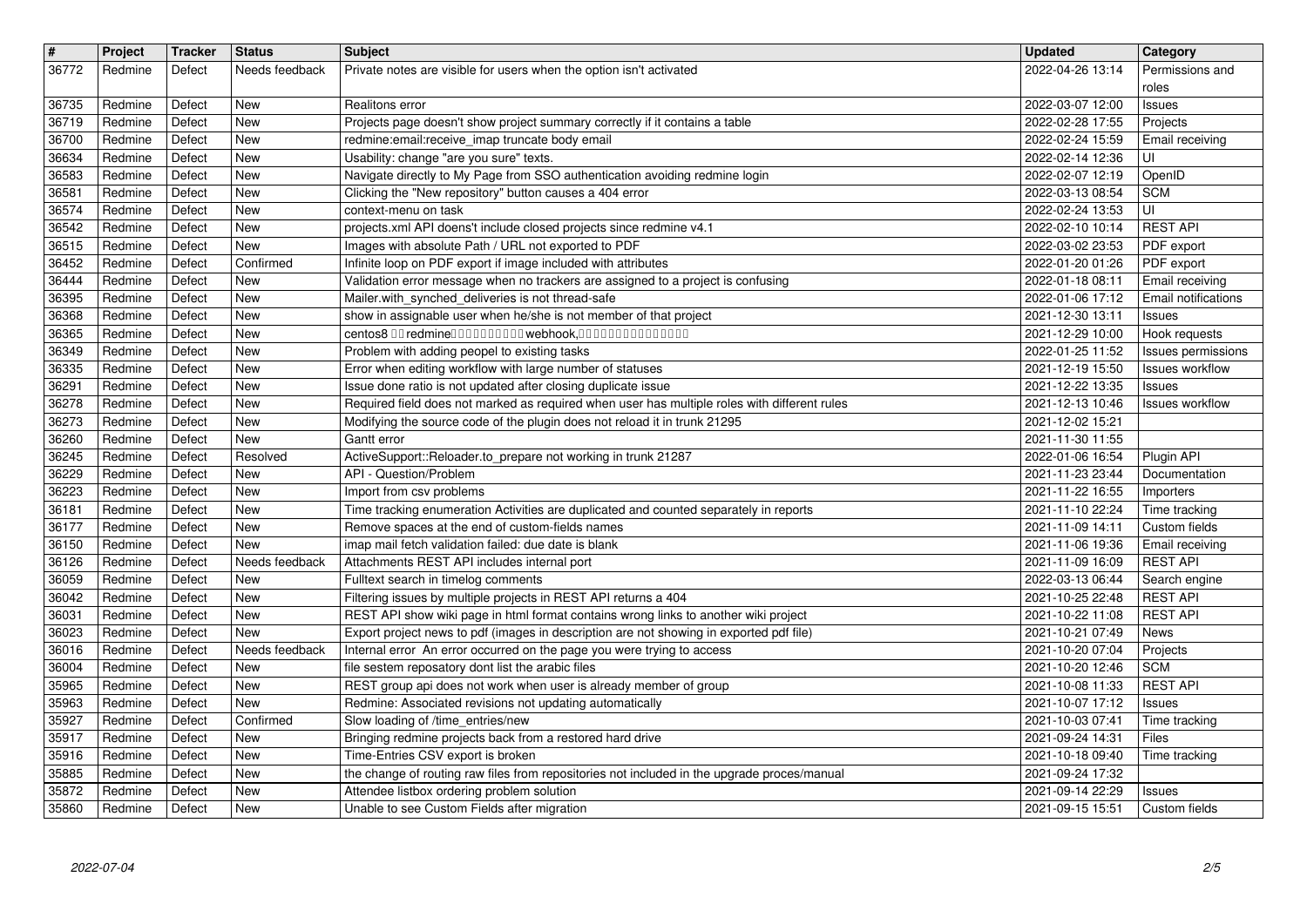| $\overline{\mathbf{t}}$ | Project            | Tracker          | <b>Status</b>              | <b>Subject</b>                                                                                                                                                                      | <b>Updated</b>                       | <b>Category</b>                  |
|-------------------------|--------------------|------------------|----------------------------|-------------------------------------------------------------------------------------------------------------------------------------------------------------------------------------|--------------------------------------|----------------------------------|
| 35826<br>35802          | Redmine<br>Redmine | Defect<br>Defect | New<br>Needs feedback      | a long time subversion diff blocked all other requests<br>Redmine profile language form lists non-localized languages as English                                                    | 2021-08-30 09:11<br>2021-08-24 23:17 | <b>SCM</b>                       |
| 35794                   | Redmine            | Defect           | New                        | ProjectQuery doesn't obey multiple sort orders                                                                                                                                      | 2021-08-22 04:06                     | Projects                         |
| 35734<br>35732          | Redmine<br>Redmine | Defect<br>Defect | New<br>New                 | Comments are not shown correctly in Outlookmails when using nummeration where PRE-Blocks are included<br>Clean up and reorder Redmine Wiki                                          | 2021-08-11 13:25<br>2021-12-16 09:47 | Issues                           |
| 35726                   | Redmine            | Defect           | Confirmed                  | Time Formatting does not apply to CSV exports                                                                                                                                       | 2022-01-19 22:45                     | Time tracking                    |
| 35680<br>35670          | Redmine<br>Redmine | Defect<br>Defect | New<br>New                 | Error while using local hashes gitlab-repository<br>Graphs in the Issues Report details are too large.                                                                              | 2021-08-04 09:40<br>2021-08-03 01:04 | <b>SCM</b><br>Issues planning    |
| 35666                   | Redmine            | Defect           | New                        | Review incorrect usage of Setting.display_subprojects_issues                                                                                                                        | 2021-08-02 15:42                     | Issues                           |
| 35664                   | Redmine            | Defect<br>Defect | New<br>Needs feedback      | Inconsistencies in rendering of subproject data on Issues Reports<br>ActionView::Template::Error                                                                                    | 2021-08-02 15:26<br>2022-02-13 10:05 | Issues planning                  |
| 35608<br>35582          | Redmine<br>Redmine | Defect           | New                        | Error: Template::Error (Tried to load unspecified class: ActiveSupport::HashWithIndifferentAccess)                                                                                  | 2022-02-13 10:04                     | Administration                   |
| 35557                   | Redmine            | Defect           | Confirmed                  | Fix position when rendering custom field enumerations                                                                                                                               | 2021-07-13 10:09                     | Custom fields                    |
| 35545<br>35531          | Redmine<br>Redmine | Defect<br>Defect | New<br>New                 | Fix css class assignment in issue custom field rendering in show view<br>redmine unexpected undefined local variable or method `project" for mail handler, did you mean project_url | 2021-07-14 10:31<br>2021-09-10 10:04 | <b>Issues</b><br>Email receiving |
| 35431                   | Redmine            | Defect           | Resolved                   | send notifications to user selected from costum field (user type)                                                                                                                   | 2021-09-10 08:39                     | <b>Email notifications</b>       |
| 35430<br>35424          | Redmine<br>Redmine | Defect<br>Defect | Needs feedback<br>Reopened | Internal error when viewing revisions diff<br>https://www.redmine.org/boards/2/topics/65661                                                                                         | 2021-08-15 16:17<br>2022-02-21 12:04 | <b>SCM</b><br>Gantt              |
| 35382                   | Redmine            | Defect           | New                        | Copy Project Tracker and Tasks and relations                                                                                                                                        | 2022-01-27 21:08                     |                                  |
| 35359                   | Redmine            | Defect           | New                        | assignee dropdown list ascending order<br>Unable to create or edit users with Cyrillic logins                                                                                       | 2021-06-05 13:02<br>2021-06-06 21:42 | Filters                          |
| 35355                   | Redmine            | Defect           | Resolved                   |                                                                                                                                                                                     |                                      | Accounts /<br>authentication     |
| 35320                   | Redmine            | Defect           | New                        | When viewing spent time report the Activity, Issue Id and Subject are combined into a single column Issue yet there is no                                                           | 2021-05-27 18:02                     | Issues filter                    |
| 35309                   | Redmine            | Defect           | New                        | option for filtering on subject.<br>Hyperlinks ending in "\$" will be truncated (the trailing "\$" sign will not be part of the URL to be pointed to)                               | 2021-05-26 10:29                     | Text formatting                  |
| 35248                   | Redmine            | Defect           | Confirmed                  | Hard-coded error messages in IssueStatus                                                                                                                                            | 2021-05-18 08:58                     | 118n                             |
| 35225                   | Redmine            | Defect           | Resolved                   | Edit issue shows date in MM/DD/YYYY while the rest of the application shows YYYY/MM/DD                                                                                              | 2021-05-12 12:50                     | Issues                           |
| 35224<br>35212          | Redmine<br>Redmine | Defect<br>Defect | New<br>New                 | Adding new project impossible with mandatory custom field of type users<br>Issues controller_issues_edit_* hooks not firing on bulk edit actions                                    | 2021-05-14 14:05<br>2021-05-05 18:20 | Projects<br>Issues               |
| 35199                   | Redmine            | Defect           | New                        | HookTest resets all listeners - core tests run inconsistently with plugins                                                                                                          | 2021-05-10 21:26                     | Plugin API                       |
| 35192<br>35168          | Redmine<br>Redmine | Defect<br>Defect | New<br>New                 | Watchers pop up window appears after a long time<br>Activity tab not showing recent data                                                                                            | 2022-04-29 09:32<br>2021-09-17 14:48 | Issues<br><b>Activity view</b>   |
| 35153                   | Redmine            | Defect           | New                        | Add a touch icon                                                                                                                                                                    | 2021-04-27 13:08                     | UI                               |
| 35141                   | Redmine            | Defect           | Confirmed                  | Irrelevant groups in "Add watchers" list                                                                                                                                            | 2022-01-18 03:00                     | Issues permissions               |
| 35132<br>35102          | Redmine<br>Redmine | Defect<br>Defect | New<br>New                 | Custum field default value has no effect if field is inaccessible<br>Issue Tracking Details are showning issue statuses even if they are not used within the project                | 2021-05-03 22:22<br>2021-04-15 11:02 | Custom fields                    |
| 35062                   | Redmine            | Defect           | Confirmed                  | Back URLs with <t+ break<="" operator="" td=""><td>2022-01-18 20:10</td><td></td></t+>                                                                                              | 2022-01-18 20:10                     |                                  |
| 35028                   | Redmine            | Defect           | New                        | Deprecation message when executing 'bundle install'                                                                                                                                 | 2021-04-04 20:44                     | Gems support                     |
| 34995<br>34965          | Redmine<br>Redmine | Defect<br>Defect | New<br>New                 | Running redmine in docker getting ssl error, any ideas what might be the issue?<br>UnWatch ticket does not work thows 403 Forbidden when clicked                                    | 2021-03-31 15:18<br>2021-03-26 19:06 | Email receiving<br>UI            |
| 34957                   | Redmine            | Defect           | New                        | Search issues by custom fields is slow                                                                                                                                              | 2021-03-28 08:12                     | Performance                      |
| 34922<br>34896          | Redmine<br>Redmine | Defect<br>Defect | Confirmed<br>New           | Reload whole time entries form on project change<br>PDF thumbnails are not displayed even though "ImageMagick PDF support available (optional)" is checked                          | 2022-02-03 08:14<br>2021-05-06 01:42 | UI<br>Administration             |
|                         |                    |                  |                            |                                                                                                                                                                                     |                                      |                                  |
|                         |                    |                  |                            |                                                                                                                                                                                     |                                      |                                  |
|                         |                    |                  |                            |                                                                                                                                                                                     |                                      |                                  |
|                         |                    |                  |                            |                                                                                                                                                                                     |                                      |                                  |
|                         |                    |                  |                            |                                                                                                                                                                                     |                                      |                                  |
|                         |                    |                  |                            |                                                                                                                                                                                     |                                      |                                  |
|                         |                    |                  |                            |                                                                                                                                                                                     |                                      |                                  |
|                         |                    |                  |                            |                                                                                                                                                                                     |                                      |                                  |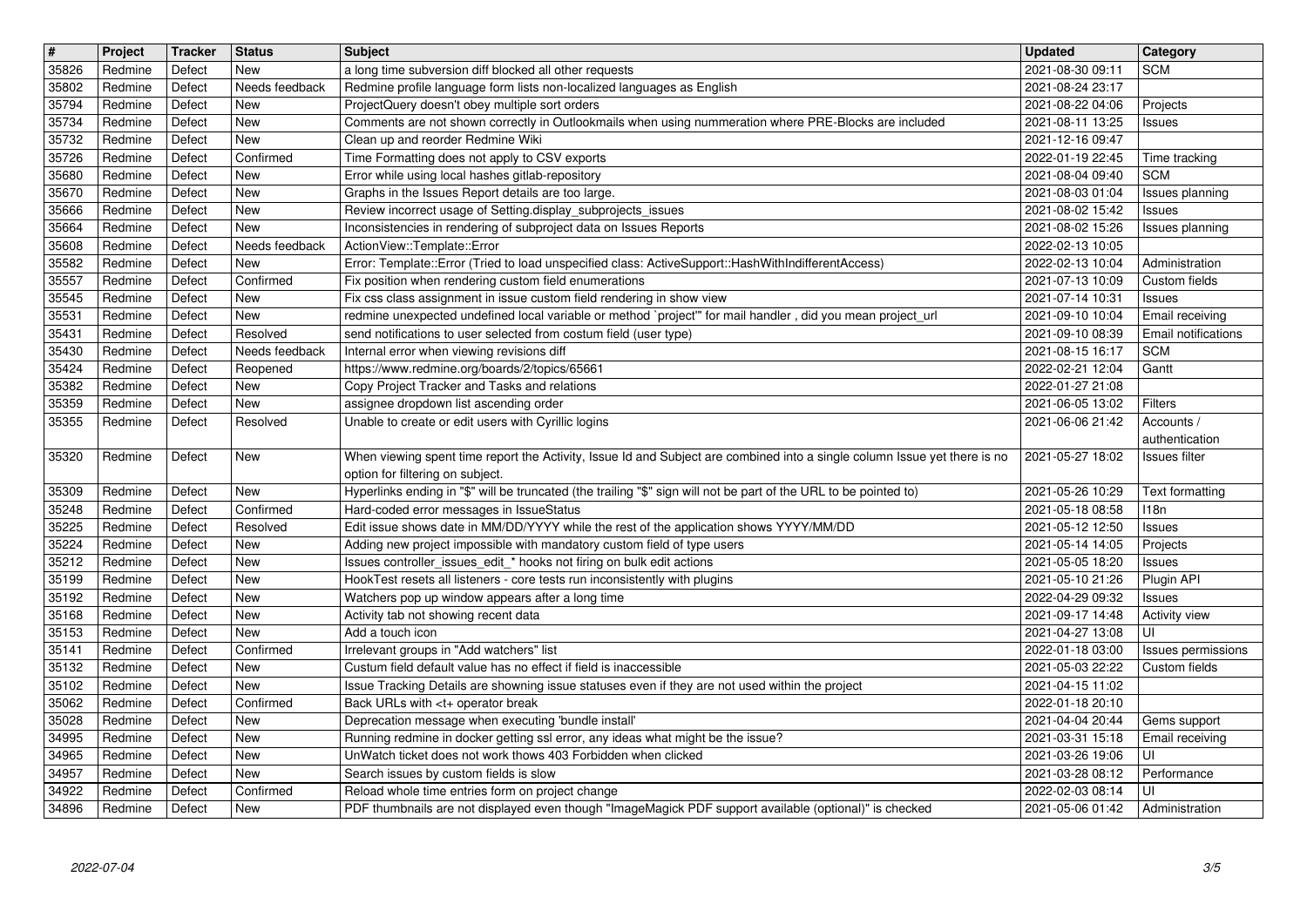| $\overline{\boldsymbol{H}}$ | Project | Tracker | <b>Status</b>  | <b>Subject</b>                                                                                                       | <b>Updated</b>   | Category                   |
|-----------------------------|---------|---------|----------------|----------------------------------------------------------------------------------------------------------------------|------------------|----------------------------|
| 34870                       | Redmine | Defect  | New            | Differences in searches for accented words                                                                           | 2021-03-09 21:11 | <b>Filters</b>             |
| 34831                       | Redmine | Defect  | Resolved       | Unnecessary encoded CR characters in mails                                                                           | 2021-12-01 14:44 | Email notifications        |
| 34824                       | Redmine | Defect  | <b>New</b>     | Outdated description of notification settings in user settings                                                       | 2021-11-11 15:10 | Documentation              |
| 34820                       | Redmine | Defect  | New            | Associated Revisions not shown up on Activity Page                                                                   | 2021-03-01 13:38 | <b>Activity view</b>       |
| 34810                       | Redmine | Defect  | Reopened       | SQL Error with UTF8 character greater or equals                                                                      | 2021-04-20 08:08 | Wiki                       |
| 34778                       | Redmine | Defect  | Confirmed      | Inconsistencies working with workflow permissions                                                                    | 2022-01-03 01:45 | <b>Issues workflow</b>     |
| 34681                       | Redmine | Defect  | New            | LDAP test not running on redmine build server                                                                        | 2021-02-03 20:43 | LDAP                       |
| 34634                       | Redmine | Defect  | Confirmed      | Can't add deleted wiki Tab (404)                                                                                     | 2022-03-27 23:17 | Wiki                       |
| 34593                       | Redmine | Defect  | Needs feedback | privacy problem on users info                                                                                        | 2021-01-24 22:45 | Permissions and            |
| 34570                       | Redmine | Defect  | New            | Misleading workflow/permission issue                                                                                 | 2022-01-13 14:08 | roles                      |
| 34497                       | Redmine | Defect  | Needs feedback | High memory usage in Redmine 4.0.5.stable                                                                            | 2021-01-11 19:38 | Performance                |
| 34490                       | Redmine | Defect  | New            | CSV import does not accept drag and drop of a CSV file                                                               | 2021-05-07 09:08 | Importers                  |
| 34484                       | Redmine | Defect  | Needs feedback | Error on issue validation                                                                                            | 2021-12-26 13:26 | <b>Issues</b>              |
| 34476                       | Redmine | Defect  | New            | Link_to_Timelog_query                                                                                                | 2022-01-05 03:52 | Time tracking              |
| 34473                       | Redmine | Defect  | Confirmed      | Displaying the table of content on the right causes wrong position                                                   | 2020-12-19 10:02 | UI                         |
| 34430                       | Redmine | Defect  | New            | Link missing in tickets generated by mail                                                                            | 2020-12-10 10:34 | Email receiving            |
| 34419                       | Redmine | Defect  | New            | Tracker created in Custom tracker type not appearing in my Query                                                     | 2020-12-09 07:14 | <b>Filters</b>             |
| 34306                       | Redmine | Defect  | New            | When creating a custom query with role level security you can deselect your own role (making the query inaccessible) | 2020-11-25 08:31 | Issues list                |
| 34284                       | Redmine | Defect  | New            | In Role edit view the per tracker table only shows up when "View Issues" permission is selected                      | 2021-02-02 13:11 | Issues permissions         |
| 34283                       | Redmine | Defect  | New            | Text in code / preformatted blocks renders incorrrectly in Issue List                                                | 2020-12-20 10:04 | <b>Issues list</b>         |
| 34278                       | Redmine | Defect  | New            | Atom feed for user does not work                                                                                     | 2021-12-24 08:01 | Feeds                      |
| 34276                       | Redmine | Defect  | New            | Atom feeds of Issue lists don't respect the sort order                                                               | 2020-12-13 16:10 | <b>Issues list</b>         |
| 34255                       | Redmine | Defect  | New            | Adding new group results in Error 500                                                                                | 2020-11-13 06:22 | Database                   |
| 34212                       | Redmine | Defect  | New            | Time Entries POST doesn't work in JSON format                                                                        | 2021-01-07 09:44 | <b>REST API</b>            |
| 34210                       | Redmine | Defect  | New            | Group results by Priority is showing disturbed UI                                                                    | 2020-11-02 08:19 | <b>Issues list</b>         |
| 34176                       | Redmine | Defect  | New            | Empty page reponses on Redmine 3.4.5.stable                                                                          | 2020-10-27 18:10 |                            |
| 34175                       | Redmine | Defect  | New            | Creating mutliple attachments at the same time results in 422s                                                       | 2020-10-27 17:40 | <b>REST API</b>            |
| 34149                       | Redmine | Defect  | New            | Russian names for months in wrong declension                                                                         | 2020-10-21 18:55 | Translations               |
| 34143                       | Redmine | Defect  | Confirmed      | Autolinks are incorrectly escaped                                                                                    | 2020-10-20 12:14 | Text formatting            |
| 34108                       | Redmine | Defect  | New            | "Is duplicate of" and "Has duplicate" issue relations can be a circular reference                                    | 2020-12-23 03:57 | Issues                     |
| 34086                       | Redmine | Defect  | <b>New</b>     | REST API: Can not get children when get a list of issues                                                             | 2020-10-08 10:05 | <b>REST API</b>            |
| 34068                       | Redmine | Defect  | New            | Missing blank option on persisted records                                                                            | 2020-10-17 06:56 | Custom fields              |
| 34046                       | Redmine | Defect  | Confirmed      | Escaping symbols in task subject can broke export to Gantt (PNG)                                                     | 2020-11-11 00:26 | Gantt                      |
| 34025                       | Redmine | Defect  | Confirmed      | Issue subject truncated to 100 chars in the list from Projects > View all issues > Atom                              | 2022-03-28 23:07 | Feeds                      |
| 33978                       | Redmine | Defect  | Confirmed      | Redmine.pm shall decrypt LDAP bind password                                                                          | 2020-09-11 03:23 | SCM extra                  |
| 33954                       | Redmine | Defect  | New            | Can't delete project                                                                                                 | 2020-09-15 04:49 | Projects                   |
| 33953                       | Redmine | Defect  | Confirmed      | Repository Tab will not showing if no repository is set as "Main repository"                                         | 2020-11-26 02:15 | <b>SCM</b>                 |
| 33941                       | Redmine | Defect  | New            | Do not use timezone unaware methods                                                                                  | 2021-03-31 04:59 | Rails support              |
| 33936                       | Redmine | Defect  | New            | BCC and email subaddress not working anymore                                                                         | 2021-07-06 03:24 | Email receiving            |
| 33912                       | Redmine | Defect  | Confirmed      | Sorting of multiple columns including Date column does not work                                                      | 2020-11-17 16:04 | Time tracking              |
| 33881                       | Redmine | Defect  | New            | No email notifications for status changes triggered by fixing keywords in repository commits.                        | 2021-08-06 23:54 | <b>Email notifications</b> |
|                             |         |         |                |                                                                                                                      |                  |                            |
|                             |         |         |                |                                                                                                                      |                  |                            |
|                             |         |         |                |                                                                                                                      |                  |                            |
|                             |         |         |                |                                                                                                                      |                  |                            |